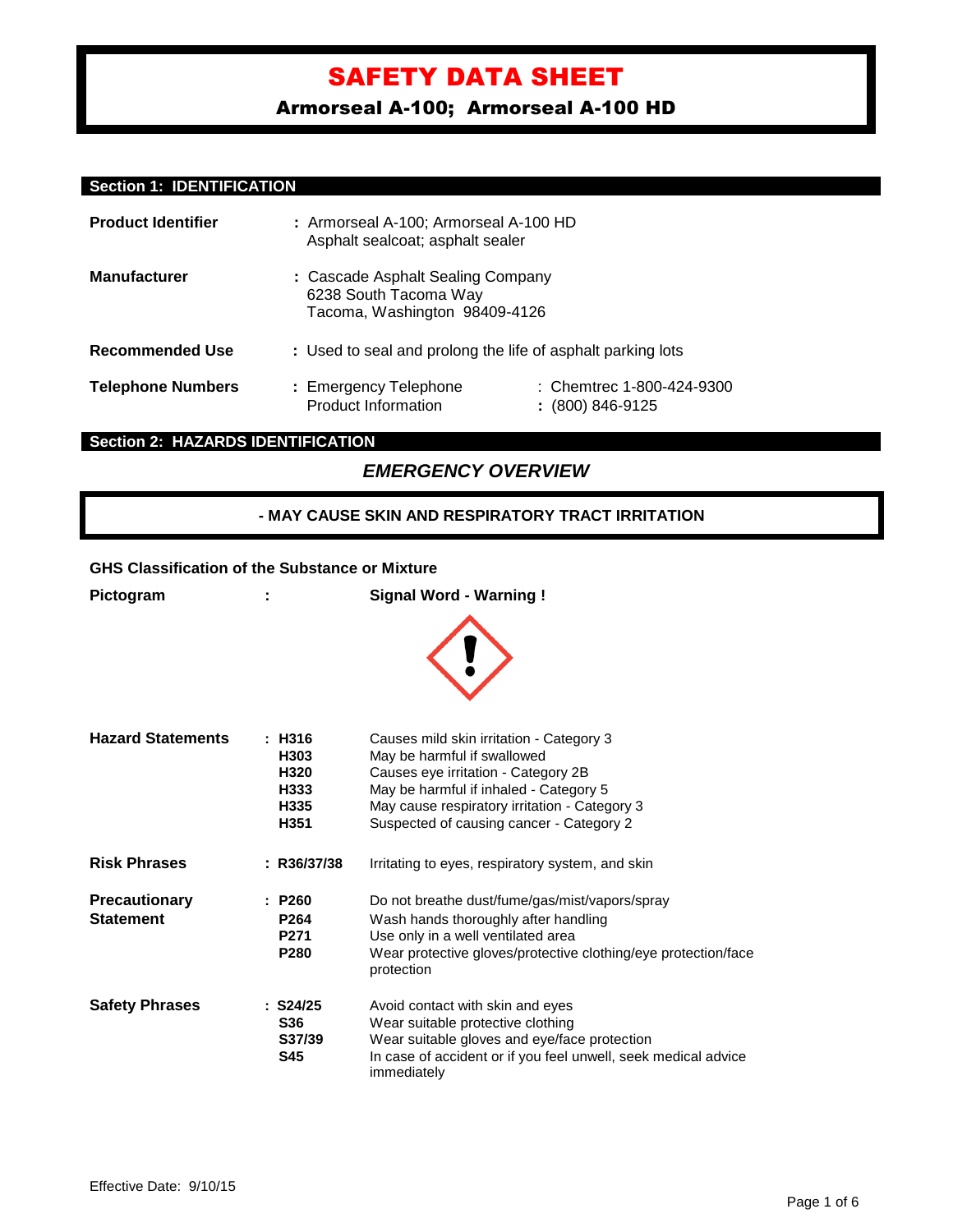Armorseal A-100; Armorseal A-100 HD

## **Health Hazards or Risks From Exposure:**

| <b>ACUTE</b>                              |                                                                                                                                                                                                                                                                                                                                                |
|-------------------------------------------|------------------------------------------------------------------------------------------------------------------------------------------------------------------------------------------------------------------------------------------------------------------------------------------------------------------------------------------------|
| Eye                                       | : Contact may cause mild irritation including stinging, watering and redness.                                                                                                                                                                                                                                                                  |
| <b>Skin</b>                               | : Contact may cause mild to moderate skin irritation. Prolonged or repeated contact may<br>worsen irritation by causing drying and cracking of the skin leading to dermatitis (inflammation).<br>Long-term skin exposure can increase sensitivity to the sun and cause discoloration. No<br>harmful effects from skin absorption are expected. |
| <b>Inhalation</b>                         | : Vapor or fumes from this material may cause respiratory irritation. Symptoms of respiratory<br>irritation may include coughing and difficulty breathing.                                                                                                                                                                                     |
| Ingestion                                 | : Ingestion may cause stomach discomfort.                                                                                                                                                                                                                                                                                                      |
| Delayed or Other<br><b>Health Effects</b> | : May cause cancer                                                                                                                                                                                                                                                                                                                             |

## **Section 3: COMPOSITION/INFORMATION ON INGREDIENTS**

| Component                                                      | CAS#                     | Weight %      |
|----------------------------------------------------------------|--------------------------|---------------|
| <b>Asphalt Emulsion Base</b><br>(Asphalt 100%)                 | 8052-42-4                | 25-35 %       |
| Slate, Crushed<br>(Crystalline Silica 30-50%)                  | 14808-60-7               | 25-35 %       |
| <b>Suspension Agent</b><br>(Clay >95%; Crystalline Silica <3%) | 63800-37-3<br>14808-60-7 | $2.5 - 7.5$ % |
| <b>Balance Water</b>                                           | 7732-18-5                | 25-40 %       |
| Proprietary components present at less than1% each             |                          |               |

## **Section 4: FIRST-AID MEASURES**

| <b>Eyes</b>       | : If irritation or redness develops from exposure to fumes, move victim away from exposure<br>and into fresh air. Remove contact lenses. For contact with the material, hold eyelids apart<br>and flush eyes with plenty of water for at least 15 minutes.                                                                      |
|-------------------|---------------------------------------------------------------------------------------------------------------------------------------------------------------------------------------------------------------------------------------------------------------------------------------------------------------------------------|
| <b>Skin</b>       | : Wear protective gloves to minimize skin contamination. To remove the material from skin,<br>apply a waterless hand cleaner, mineral oil, or petroleum jelly. Then wash with soap and<br>water. As a precaution, remove clothing and shoes if contaminated. Discard contaminated<br>clothing or thoroughly clean before reuse. |
| Ingestion         | : Do not induce vomiting due to danger of aspirating liquid into lungs. Gastric lavage may be<br>required. Never give anything by mouth to an unconscious person. As a precaution, get<br>medical advice.                                                                                                                       |
| <b>Inhalation</b> | : If respiratory symptoms develop from exposure to fumes, move victim away from source of<br>exposure and into fresh air. If not breathing, give artificial respiration. If breathing is difficult,<br>get medical attention as soon as possible.                                                                               |
|                   | <b>Section 5: FIRE-FIGHTING MEASURES</b>                                                                                                                                                                                                                                                                                        |

| <b>Fire Classification</b> | : Not a flammable or combustible liquid |  |
|----------------------------|-----------------------------------------|--|
|                            |                                         |  |

**NFPA Rating System** : Health: 1 Flammability: No Data Available Reactivity: 0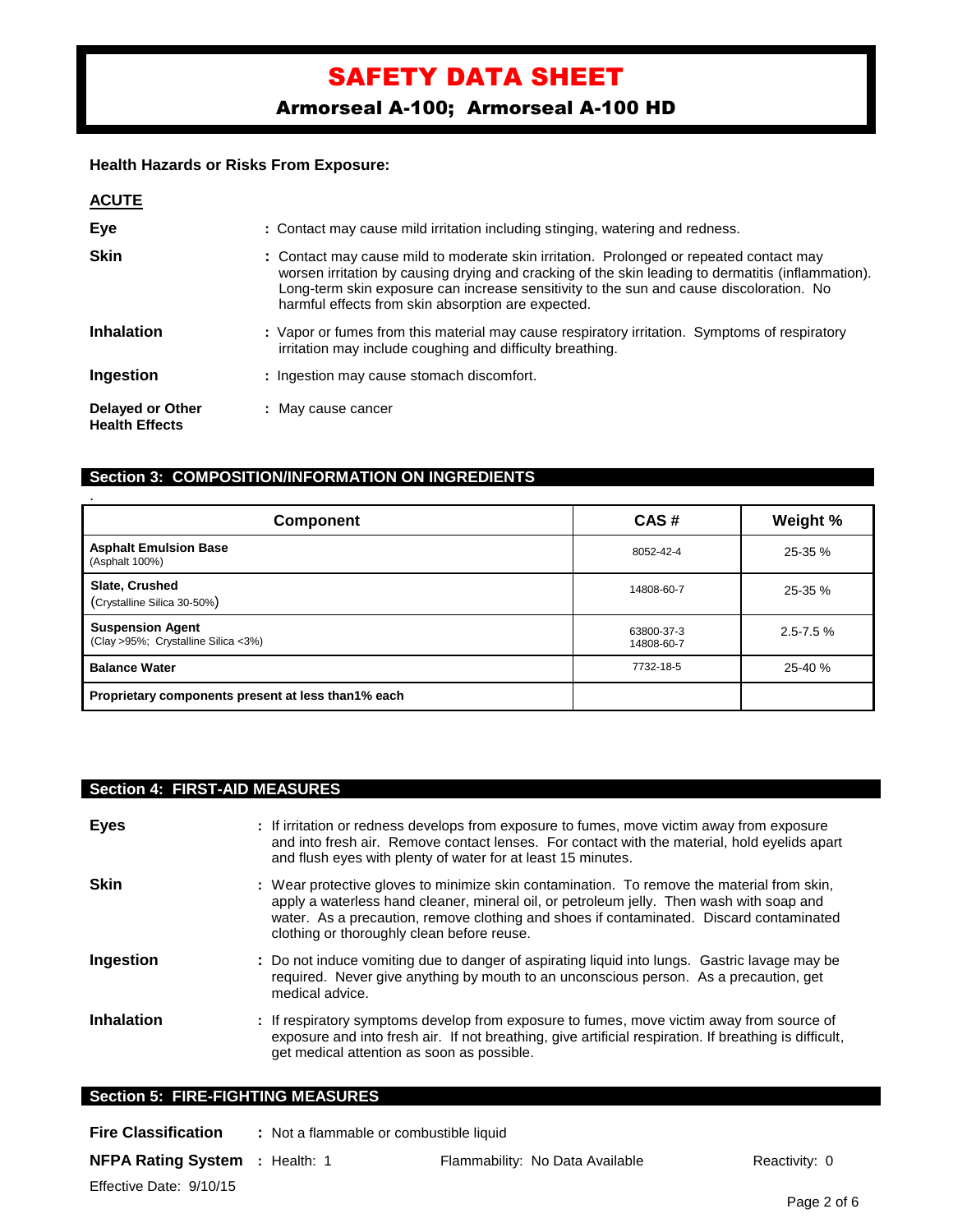Armorseal A-100; Armorseal A-100 HD

| <b>Extinguishing Media</b> | : Dry chemical, carbon dioxide, water fog or foam.                                                                                                                                                                                                                     |
|----------------------------|------------------------------------------------------------------------------------------------------------------------------------------------------------------------------------------------------------------------------------------------------------------------|
| <b>Specific Hazards</b>    | : In a fire, hazardous fumes, decomposition products or residues may be produced.<br>Combustion products may include: carbon monoxide, carbon dioxide and oxides of<br>nitrogen and sulfur. Burning of product may release hydrogen sulfide gas.                       |
| or Precautions             | <b>Protective Equipment</b> : This material will burn although it is not easily ignited. For fires involving this material, do not<br>enter any enclosed or confined fire space without proper protective equipment, including self-<br>contained breathing apparatus. |
|                            | <b>Section 6: ACCIDENTAL RELEASE MEASURES</b>                                                                                                                                                                                                                          |

|                                          | <b>Personal Precautions</b> : Ensure adequate ventilation. Avoid contact with skin, eyes, and clothing. Use personal<br>protective equipment.                                          |
|------------------------------------------|----------------------------------------------------------------------------------------------------------------------------------------------------------------------------------------|
| <b>Protective Measures</b>               | : Eliminate all sources of ignition in vicinity of spilled material.                                                                                                                   |
| <b>Spill Management</b>                  | : Stop source of release if you can do it without risk. Contain release to prevent further<br>contamination of soil, surface water or groundwater. Clean up spill as soon as possible. |
| <b>Methods for</b><br><b>Cleaning Up</b> | : Dam up. Absorb with inert material. Pick up and transfer to properly labeled<br>containers. Clean contaminated surface thoroughly.                                                   |

## **Section 7: HANDLING AND STORAGE**

| <b>Handling</b> | : Handle in accordance with good industrial hygiene and safety practices. Do not eat, drink, or<br>smoke while handling this product. Wash thoroughly after handling. Avoid breathing<br>vapors/mists generated by this product. Use in a well-ventilated location. |  |  |
|-----------------|---------------------------------------------------------------------------------------------------------------------------------------------------------------------------------------------------------------------------------------------------------------------|--|--|
| <b>Storage</b>  | : Do not use or store near heat, sparks or open flame. Store only in a well ventilated<br>area. Keep container closed when not in use. Do not store container in direct sunlight or<br>above 100 F.                                                                 |  |  |
|                 | <b>Incompatible Products:</b> Strong oxidizing agents. Acids.                                                                                                                                                                                                       |  |  |

## **Section 8: EXPOSURE CONTROLS/PERSONAL PROTECTION**

#### **Exposure Limits/Guidelines:**

| <b>Chemical Name</b> | <b>ACGIH TLV</b>           | <b>OSHA PEL</b>                                              |
|----------------------|----------------------------|--------------------------------------------------------------|
| Asphalt<br>8052-42-4 | TWA: 0.5 mg/m3 (Inhalable) |                                                              |
| Silica, Crystalline  | $0.025$ mg/m3              | 10 + [% quartz + (% cristobalite x 2)+(% tridymite x 2) + 2] |
| 14808-60-7           | (Respirable)               | (Respirable)                                                 |
| Clay                 | $10 \text{ mg/m}$          | 15 mg/m3 (Total)                                             |
| 63800-37-3           | (Inhalable)                | 5 mg/m3 (Respirable)                                         |
| <b>Cellulose</b>     | TWA: 10 mg/m3              | TWA: $15 \text{ mg/m}$ 3 (Total)                             |
| 9004-34-6            | (Total)                    | TWA 5 mg/m3 (Respirable)                                     |

**Engineering Controls :** Use in a well ventilated area. Use process enclosures, local exhaust ventilation, or other engineering controls to control airborne levels below the recommended exposure limits.

## **Personal Protective Equipment:**

**Eyes/Face :** Where contact with this material is likely, eye protection is recommended. Use safety glasses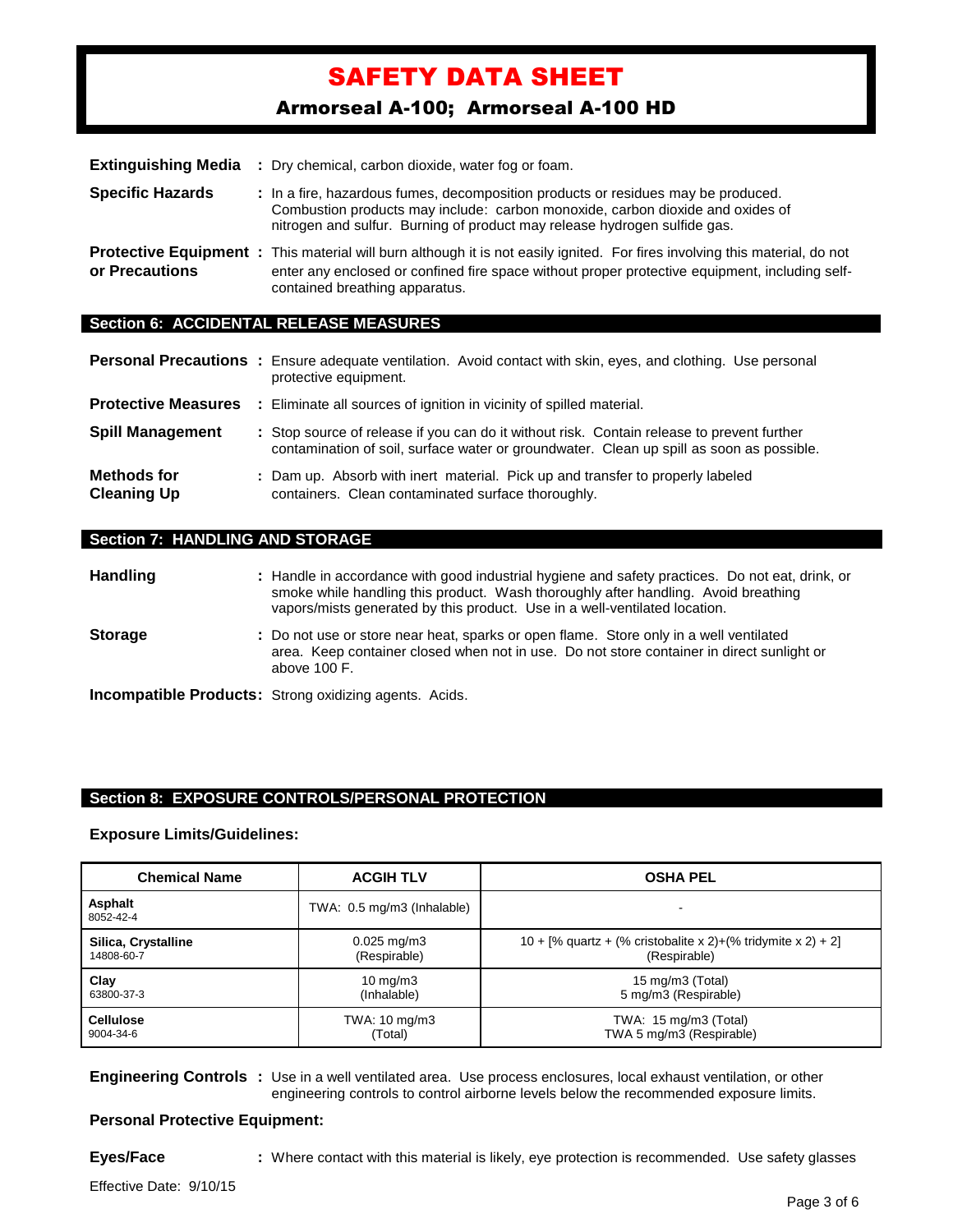Armorseal A-100; Armorseal A-100 HD

with side shields. Wear ANSI approved eye protection.

| <b>Skin/Body</b>        | : Selection of specific items such as gloves, boots, apron or full-body suit will depend on<br>operation.                                                                                       |
|-------------------------|-------------------------------------------------------------------------------------------------------------------------------------------------------------------------------------------------|
| <b>Respiratory</b>      | : No protective equipment is needed under normal use conditions. If exposure limits are<br>exceeded or irritation is experienced, NIOSH/MSHA approved respiratory protection should be<br>worn. |
| <b>Hygiene Measures</b> | : Handle in accordance with good industrial hygiene and safety practices.                                                                                                                       |

## **Section 9: PHYSICAL AND CHEMICAL PROPERTIES**

| <b>Physical State</b><br><b>Appearance/Color</b><br>Odor | : Viscous Liquid<br>: Brown to Black<br>: Asphaltic |
|----------------------------------------------------------|-----------------------------------------------------|
| <b>Odor Threshold</b>                                    | : Mild                                              |
| рH                                                       | : No data available                                 |
| <b>Melting Point/Freezing Point</b>                      | : No data available                                 |
| <b>Boiling Point</b>                                     | : No data available                                 |
| <b>Flash Point</b>                                       | : No data available                                 |
| <b>Evaporation Rate</b>                                  | : No data available                                 |
| <b>Flammability</b>                                      | :   No data available                               |
| <b>Upper/lower Flammability or Explosive Limits</b>      | : No data available                                 |
| Vapor Pressure                                           | : No data available                                 |
| <b>Vapor Density</b>                                     | : No data available                                 |
| <b>Specific Gravity</b>                                  | : No data available                                 |
| <b>Solubility</b>                                        | : No data available                                 |
| <b>Auto-Ignition Temperature</b>                         | : No data available                                 |
| <b>Decomposition Temperature</b>                         | : No data available                                 |
| <b>Viscosity</b>                                         | : No data available                                 |

## **Section 10: STABILITY AND REACTIVITY**

**Possibility of Hazardous Reactions : None under normal processing.** 

- **Chemical Stability :** Stable under recommended storage and handling conditions.
- **Hazardous Decomposition Products :** Carbon Monoxide, Carbon Dioxide, Nitrogen Dioxide. Heating may produce Hydrogen Sulfide.
	-
- **Incompatibility incompatibility :** Strong oxidizing agents. Acids.
- **Hazardous Polymerization :** Hazardous polymerization will not occur.
- **Conditions to Avoid :** Avoid extreme temperatures.

## **Section 11: TOXICOLOGICAL INFORMATION**

**Toxicity Data :** Toxicity data is not available for mixture

| <b>Chemical Name</b> | LD50 Oral (Rat) | LD50 Dermal (Rat) | <b>LC50 Inhalation (Rat)</b> |
|----------------------|-----------------|-------------------|------------------------------|
| Asphalt<br>8052-42-4 | 5001 mg/kg      | 2001 mg/kg        | -                            |
| Silica, Crystalline  | <b>ND</b>       | <b>ND</b>         | <b>ND</b>                    |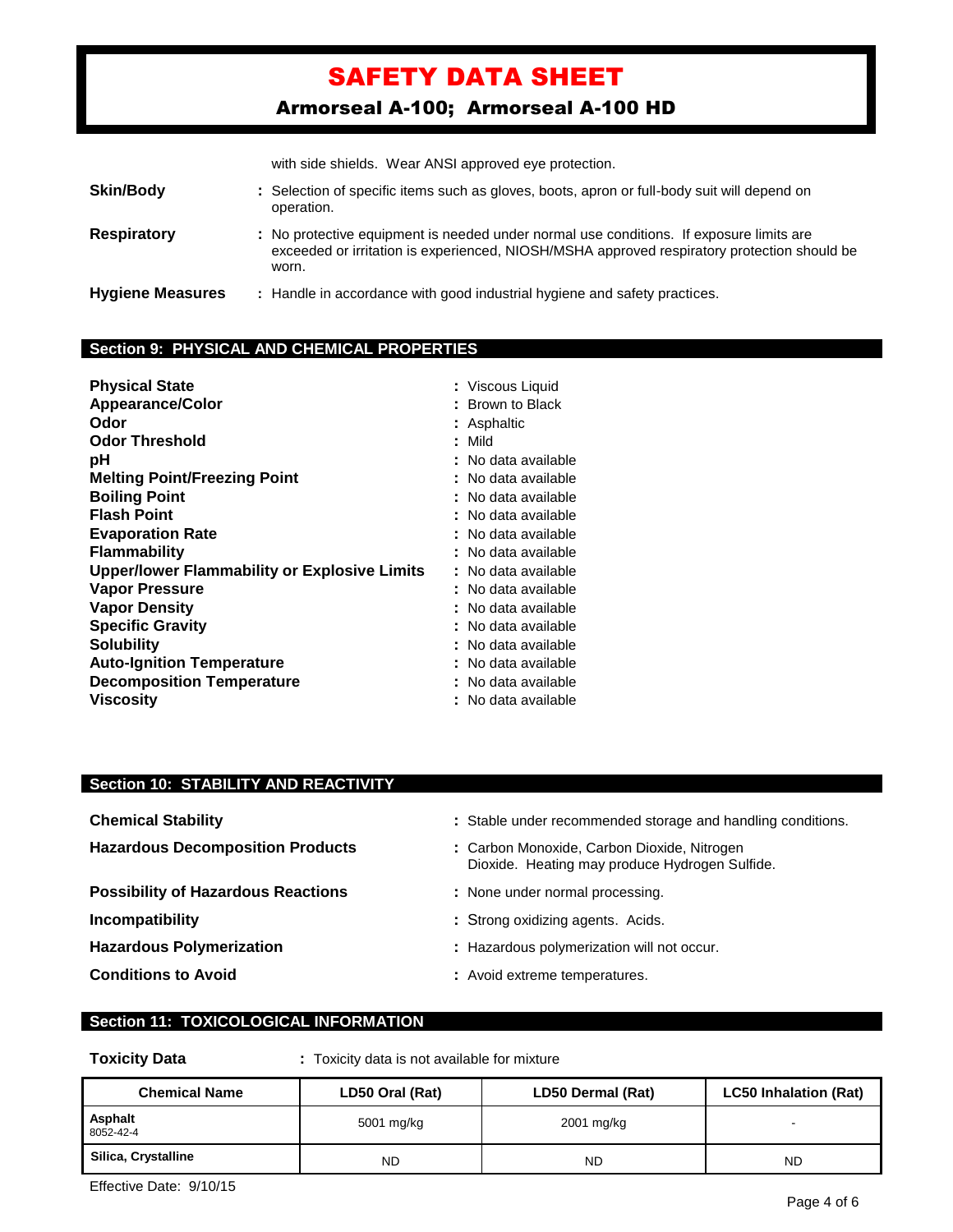Armorseal A-100; Armorseal A-100 HD

| <b>Chemical Name</b>          | LD50 Oral (Rat) | LD50 Dermal (Rat) | <b>LC50 Inhalation (Rat)</b>    |
|-------------------------------|-----------------|-------------------|---------------------------------|
| 14808-60-7                    |                 |                   |                                 |
| Clay<br>63800-37-3            | <b>ND</b>       | <b>ND</b>         | <b>ND</b>                       |
| <b>Cellulose</b><br>9004-34-6 | <b>ND</b>       | <b>ND</b>         | 5800 mg/m <sup>3</sup> 4 Hr Rat |

**Carcinogenicity :** Suspected Cancer Agent. Product may contain an ingredient(s) that is found on one or more of the following lists:

| <b>Chemical Name</b> | <b>\CGIH</b> | <b>IARC</b> | <b>NTP</b>             | OSHA |
|----------------------|--------------|-------------|------------------------|------|
| Asphalt              | nυ           | Group 2B    | Reasonably Anticipated | . .  |

**ACGIH** (American Conference of Governmental Industrial Hygienists) A3 - Animal Carcinogen **IRAC** (International Agency for Research on Cancer) Group 2B - Possibly Carcinogenic to Humans **NTP** (National Toxicity Program) Reasonable Anticipated - Reasonably Anticipated to be a Human Carcinogen **OSHA** (Occupational Safety & Health Administration) X-Carcinogen

#### **Section 12: ECOLOGICAL INFORMATION**

| <b>Ecotoxicity</b>                         | : This material may be toxic to aquatic organisms and should be kept out of sewage and<br>drainage systems and all bodies of water. The environmental impact of this product has not<br>been fully investigated. |  |
|--------------------------------------------|------------------------------------------------------------------------------------------------------------------------------------------------------------------------------------------------------------------|--|
| <b>Bioaccumulation</b>                     | : This product is estimated to have a slow rate of biodegradation. This product is not<br>expected to bioaccumulate through food chains in the environment.                                                      |  |
| <b>Other Adverse Effects</b>               | : No information available.                                                                                                                                                                                      |  |
| <b>Section 13: DISPOSAL CONSIDERATIONS</b> |                                                                                                                                                                                                                  |  |
| <b>Waste Disposal</b>                      | : Dispose of waste according to local, state/provincial, and federal requirements.                                                                                                                               |  |

- Avoid disposal into wastewater treatment facilities. **Contaminated Materials :** Treat as product waste.
- 
- **Container Disposal :** Do not re-use empty containers.

## **Section 14: TRANSPORTATION INFORMATION**

**DOT** : Not Regulated as a hazardous material for transport

## **Section 15: REGULATORY INFORMATION**

| <b>SARA 311/312 Categories : Acute Health Hazard</b> |                                   | N٥  |
|------------------------------------------------------|-----------------------------------|-----|
|                                                      | Chronic Health Hazard             | No. |
|                                                      | Fire Hazard                       | No. |
|                                                      | Sudden Release of Pressure Hazard | No. |
|                                                      | Reactive Hazard                   | No. |

## **Section 16: OTHER INFORMATION**

This SDS is intended solely for safety education and not for use as specifications or warranties. The information in this SDS was obtained from usually reliable sources and is provided without any representation for warranties regarding the accuracy